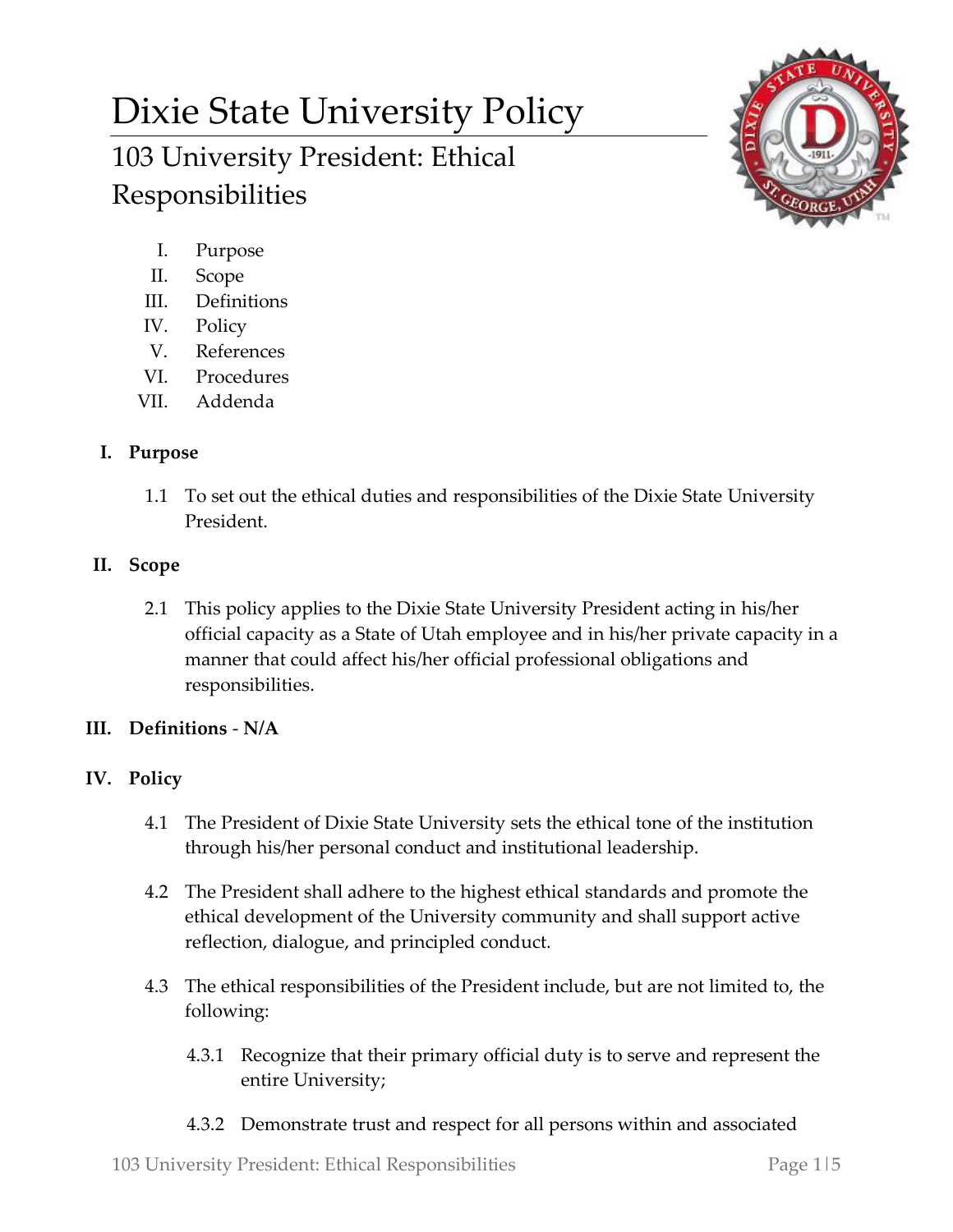with the University;

- 4.3.3 Be honest in actions and words;
- 4.3.4 Be fair in the treatment of all;
- 4.3.5 Display a sense of integrity and promise-keeping;
- 4.3.6 Commit to the following:
	- 4.3.6.1 The intellectual and ethical development of the University community;
	- 4.3.6.2 A high quality education for all students;
	- 4.3.6.3 Individual empowerment;
	- 4.3.6.4 The University's dual-mission philosophy;
	- 4.3.6.5 Ethical and legal compliance;
	- 4.3.6.6 Maintaining transparency and privacy of information as necessary.
- 4.3.7 Support openness in communication;
- 4.3.8 Believe in and support diversity, equity, and inclusion within an environment of collegiality and professionalism.
- 4.3.9 Respect the Office of President and in no way misuse its inherent power.
- 4.4 Responsibility to the Dixie State University Board of Trustees
	- 4.4.1 The President affirms their responsibilities to the Dixie State University Board of Trustees and Board Members. As such, the President:
		- 4.4.1.1 Will ensure that all Board Members have equitable access to necessary information in a timely manner;
		- 4.4.1.2 Will avoid conflicts of interest and any appearance of conflicts of interest, including complying with institutional conflicts of interest policy and procedure and applicable state law;
		- 4.4.1.3 Will accurately represent the positions of the Board in public statements;
		- 4.4.1.4 Will foster teamwork and common purpose;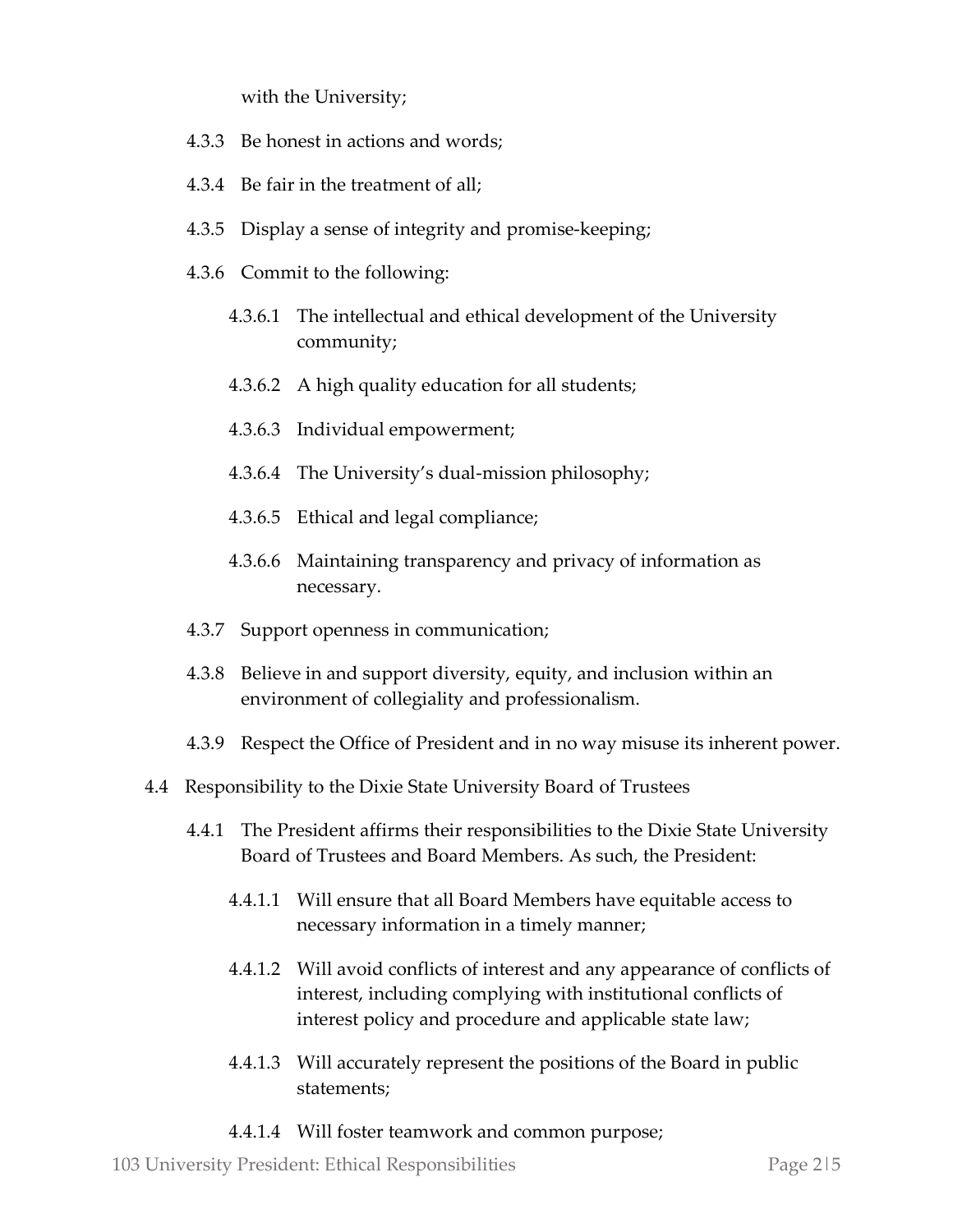- 4.4.1.5 Will carry out Board policies and directives in a conscientious and timely manner.
- 4.5 Responsibility to Students
	- 4.5.1 The President affirms his/her responsibility to students. As such, the President:
		- 4.5.1.1 Will treat all students with respect and promote diversity, equity, and inclusivity within the University community;
		- 4.5.1.2 Will provide high quality education and equitable access to educational opportunities for all;
		- 4.5.1.3 Will seek and respect student contributions to University plans and decisions;
		- 4.5.1.4 Will establish programming to prevent unlawful discrimination, harassment, and exploitation in any aspect of student life.
- 4.6 Responsibility to Faculty, Staff, and Administrators
	- 4.6.1 The President affirms his/her responsibility to faculty, staff, and administrators. As such, the President:
		- 4.6.1.1 Will encourage the highest standards of excellence in teaching and in the advancement and application of knowledge;
		- 4.6.1.2 Will respect the personal integrity and professionalism of faculty, staff, and administrators;
		- 4.6.1.3 Will promote a University environment that fosters mutual support and open communication among all faculty, staff, and administrators;
		- 4.6.1.4 Will raise consciousness concerning ethical responsibilities and encourage acceptance of these responsibilities;
		- 4.6.1.5 Will seek and respect the advice of faculty, staff, and administers in matters pertaining to University life and governance;
		- 4.6.1.6 Will treat all employees fairly and equitably including, as appropriate, preserving privacy and establishing policies that protect due process and allow adequate time for corrective action.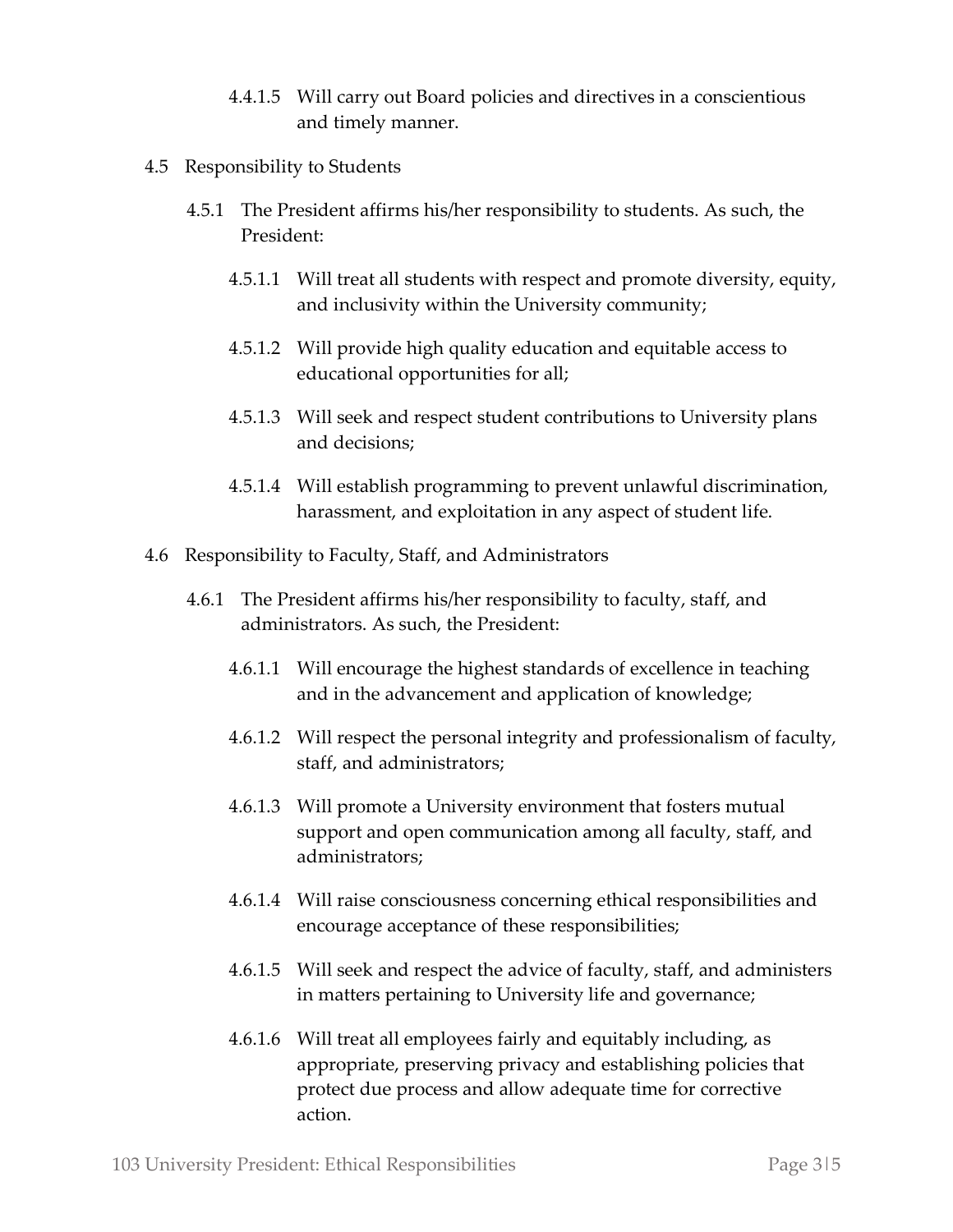- 4.7 Responsibility to Other Educational Institutions
	- 4.7.1 The President affirms his/her responsibility to other educational institutions. As such, the President:
		- 4.7.1.1 Will keep informed about developments at all levels of education, particularly with respect to members of the Utah State Higher Education System;
		- 4.7.1.2 Will maintain honesty in reporting on University operations and needs;
		- 4.7.1.3 Will honor agreements and maintain the privacy of non-public information;
		- 4.7.1.4 Will respect the integrity of programs offered by other institutions and promote collaboration.
- 4.8 Responsibility to the Community
	- 4.8.1 The President affirms his/her responsibility to the businesses, civic groups, and the community at large. As such, the President:
		- 4.8.1.1 Will ensure that the University responsibly meets the changing needs in its state and communities;
		- 4.8.1.2 Will promise only what is realistic and keep promises that have been made;
		- 4.8.1.3 Will provide a forum for all interested parties to have an opportunity to express their views regarding University operations and planning;
		- 4.8.1.4 Will establish programming that promotes equitable opportunities for community groups to take part in University programs;
- 4.9 Presidential Rights
	- 4.9.1 The President shall have the right:
		- 4.9.1.1 To work in a professional and supportive environment;
		- 4.9.1.2 To a clear written statement of the philosophy and goals of the University and to fully participate in setting subsequent goals and policies;

103 University President: Ethical Responsibilities Page 4|5